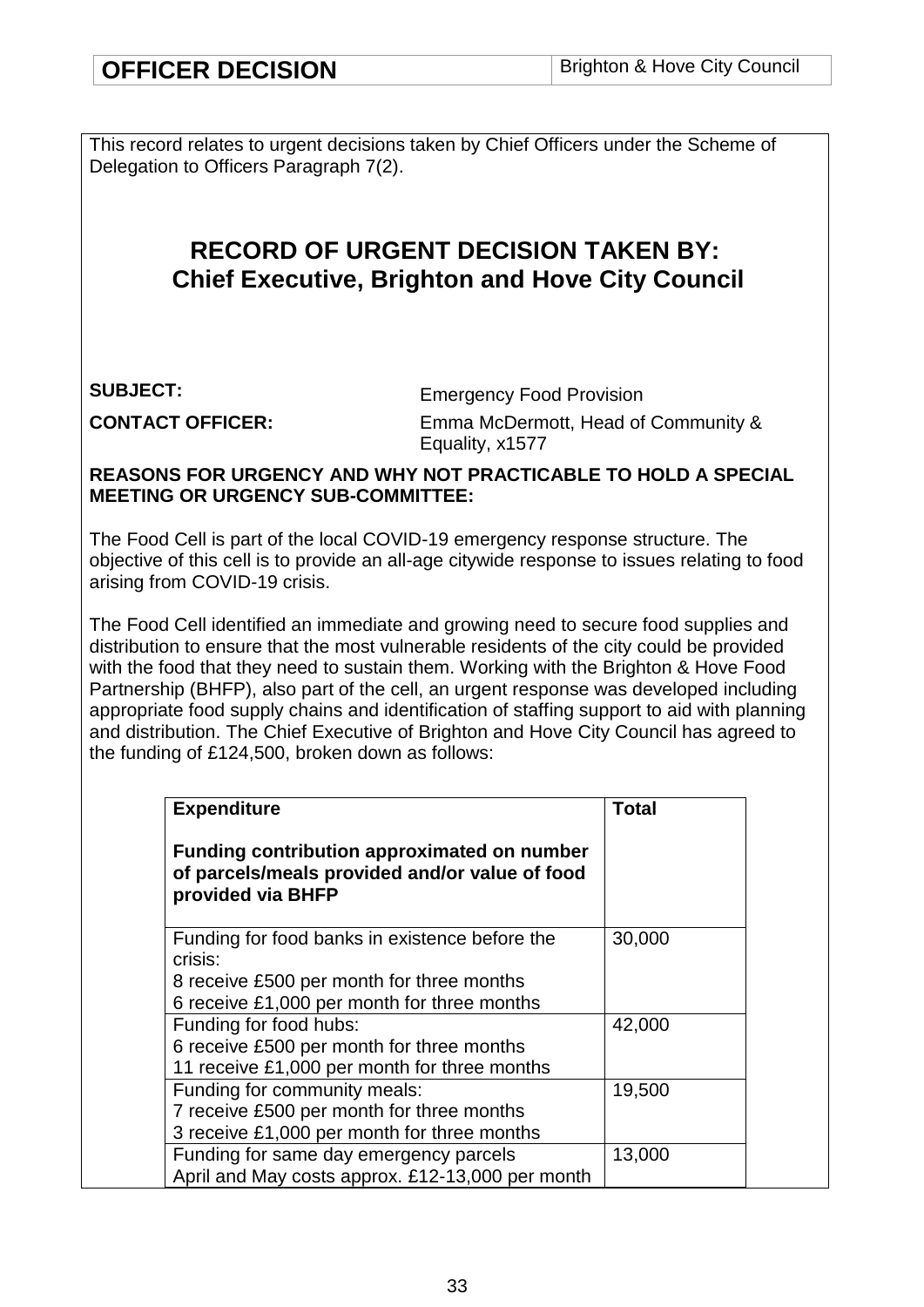| <b>Total costs</b>                                                                                                                                                                         | 124,500 |
|--------------------------------------------------------------------------------------------------------------------------------------------------------------------------------------------|---------|
| Funding for children's centre food bank:<br>Average approx. cost of £12 per family per week<br>(costed on a four person family for 2/3 days of<br>food) 140 parcels per week for 12 weeks. | 20,000  |

The Food Cell completed financial projections matched to expected demand for June to August and through that process identified a significant shortfall against the anticipated donations for BHFP. Given that there is no cashflow capacity with BHFP and the urgent need for funding an officer urgency decision was required.

# **DETAILS AND OUTCOME OF CONSULTATION WITH THE CHAIR/DEPUTY CHAIR OF RELEVANT COMMITTEE AND OPPOSITION SPOKES:**

All groups were in agreement with the proposal.

#### **DATE OF CONSULTATION WITH CHAIR/DEPUTY CHAIR AND OPPOSITION SPOKES:**

Chair 28<sup>th</sup> May

Opposition Spokes 5<sup>th</sup> June

# **THE DECISION:**

To note the use of officer urgency powers by the Chief Executive Brighton and Hove City Council to utilise up to £124,500 from the COVID-19 Emergency Response Fund to secure the supply and distribution of food to vulnerable residents.

# **REASONS FOR DECISION:**

For the following reasons the council has provided funding to the value of £124,500 for emergency food provision for a further 12 weeks (June-August), that:

- emergency food need does not appear to be abating
- recovery for the city may not be a linear path with the possibility of resurgence of the virus and reinstating of lockdown measures
- numbers on the Clinically Extremely Vulnerable list are likely to fluctuate as new individuals awaiting clinical procedures join the list and may need additional food support on top of/instead of the government doorstop delivery as well existing individuals who have been removed from the CEV list whose doorstep delivery has been stopped but still have a food need
- The new community led neighbourhood food hubs developed to provide additional capacity to existing food banks may need to close as their venues – i.e. community centres - revert to their original use as lockdown eases. This will require the food banks to take on their resident lists.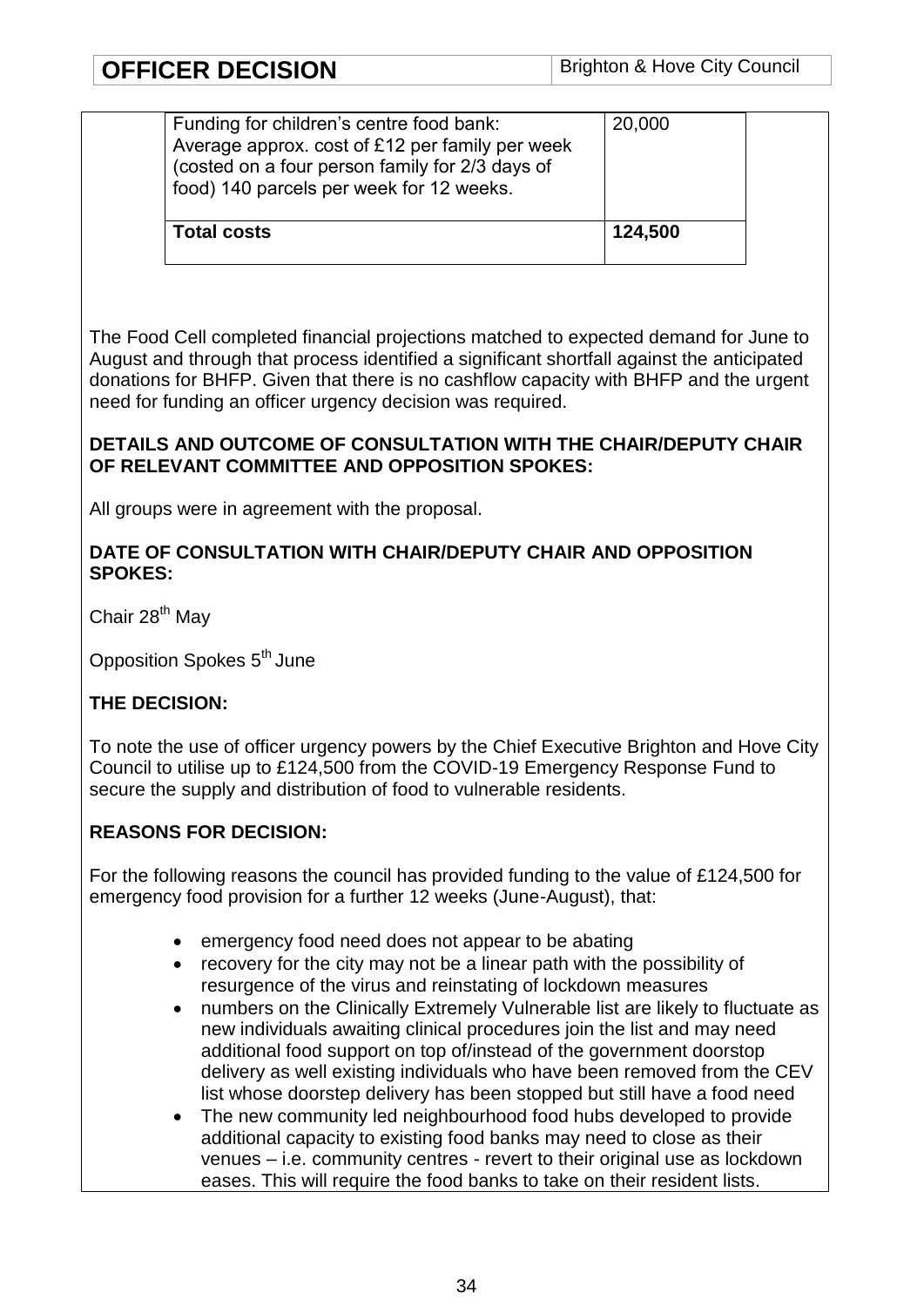# **DETAILS OF ANY ALTERNATIVE OPTIONS CONSIDERED:**

Alternative options considered including doing nothing, with local food projects being reliant on their own fundraising and donations of surplus food and from general public. This would transfer the financial pressure to the projects, majority of which are volunteer led. The projects would have to reduce the number of residents they provide for, reduce the content of the food parcel i.e. 1 / 2 days' worth of basic provisions as opposed to 3 or 4.

Another option considered was to provide a greater level of funding. Long term funding of food banks is unsustainable. It is preferable to consider the funding available to advice and welfare support in the city to support residents to maximise their incomes and mange their money.

# **LEGAL IMPLICATIONS:**

Under the Council's Scheme of Officer Delegations in cases of urgency, Chief Officers can take decisions provided that they have consulted with the Chair of the relevant Committee or Sub-Committee. The action take must be reported to the Committee or Sub-committee. The use of Officer Urgency Powers Protocol requires that the Opposition Spokes are consulted – this has been carried out as set out above.

*Lawyer Consulted: Date: 05/06/2020*

# **FINANCIAL IMPLICATIONS:**

The financial implications are set out in the report. The funding source will be the COVID-19 Emergency Response Fund.

*Finance Office Consulted: Michael Bentley Date: 05/06/20*

#### **DATE OF NEXT COMMITTEE MEETING TO WHICH THE DECISION WILL BE REPORTED:**

Policy & Resources (Recovery) Sub Committee 24/06/20

| Date:            | 05/06/20 |
|------------------|----------|
| Signed:          |          |
| V<br>Noter       |          |
| <b>Geoff Raw</b> |          |
|                  |          |